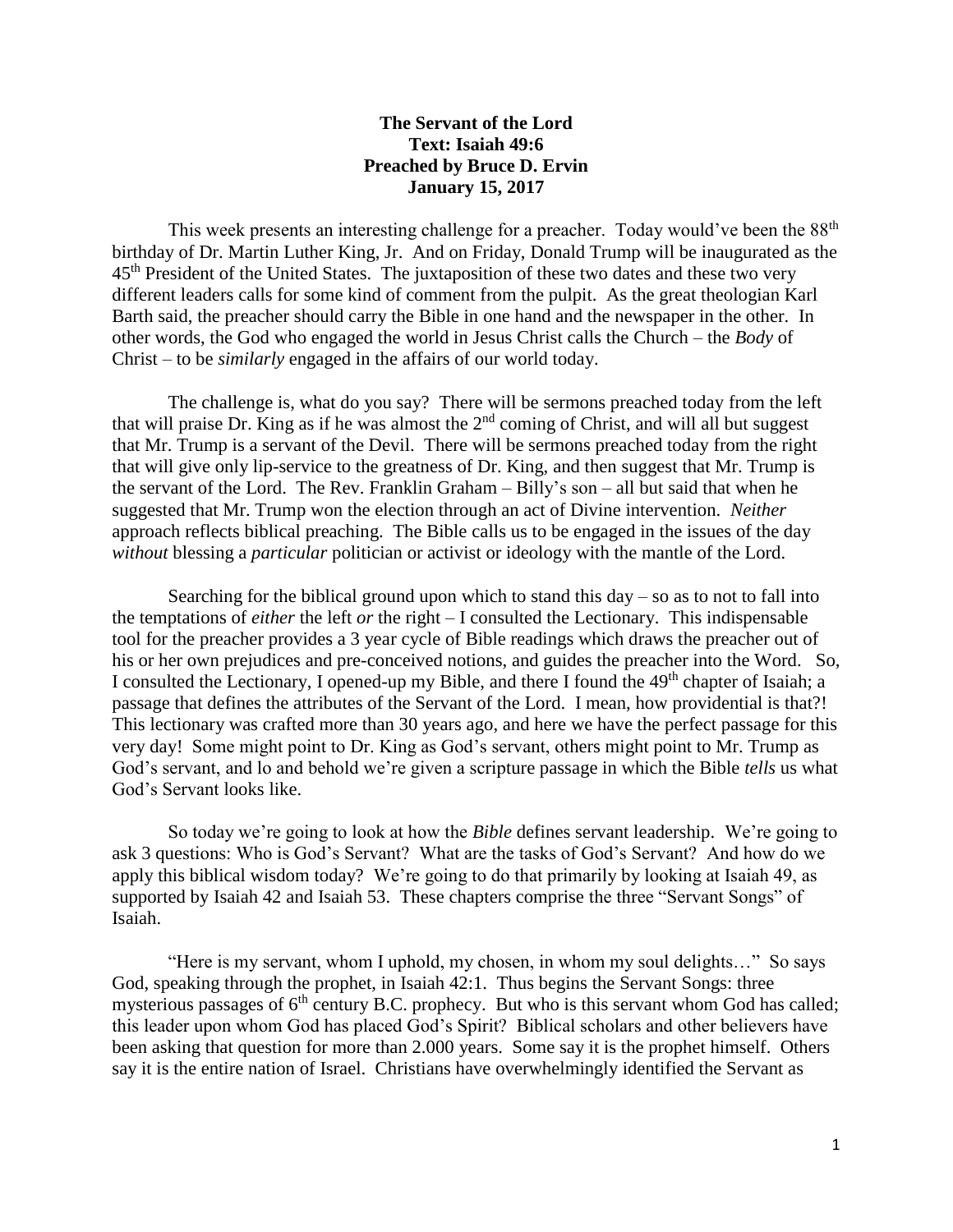Jesus Christ. The connection seems particularly clear when we consider the  $3<sup>rd</sup>$  servant song, in Isaiah 53:

"He was despised and rejected by others; a man of sorrows and acquainted with grief…he was wounded for our transgressions, crushed for our iniquities; upon him was the punishment that made us whole, and by his bruises we are healed" (Isaiah 53:3-5).

Sound familiar? It should. We hear those words just about every year on Good Friday. They have been appropriated to talk about Jesus, and rightly so. Jesus is, of course, the epitome of servant leadership; the One upon whom God has *especially* placed the mantle of servanthood. But Old Testament scholar Claus Westermann argues that if we identify the Servant Songs with any one particular servant of God – Jesus or anyone else – we miss the point. He suggests that the prophet intentionally left the identity of the Servant shrouded in mystery. Maybe the Servant of the Lord is not so much a particular person as it is a category, or a job description. Perhaps what we have here are the qualities and attributes and tasks of the servant-leader. In other words, there is a particular job or position called "the Servant of the Lord." Better yet, there is a sacred office called "the Servant of the Lord;" that's "Servant" with a capital "S." God fills this office with a particular person at a particular point in history when the conditions warrant it. Jesus, of course, is the Servant of the Lord par excellence. But there have been others as well. I would include at least some of the Old Testament prophets, and St. Paul, and St. Hildegard von Bingen, and Mahatma Gandhi.

The key thing about the Servant of the Lord is that he or she is chosen *by God*. "*The Lord* called me before I was born," the prophet says in Isaiah 49:1. And then, in verse 7, it is "*the Holy One of Israel*…who has chosen you." *God* chooses the Servant. And God chooses whomever it *pleases* God to choose. It doesn't matter what you and I think. God has God's own reasons for choosing him or her. It's kind of like, when a parent makes a decision that a little child must abide by, and the child asks why, and the parent responds, "Because I am the parent!" Period. Full stop. End of discussion. Nothing more needs to be said. God has chosen the servant, and that's the only thing that matters.

So, the Servant of the Lord may not be a particular person, but rather an office or position that God has filled with particular servants at particular times in history. God has done this in the past, and God will do it in the future, and it is purely by God's free choice that God fills the position: when, and with whom, God chooses.

But what are the *tasks* of the Servant? There are three: justice, gentleness and suffering. Isaiah 49:6 says, "I will give you as a light to the nations." Isaiah 42:1 makes it a little more specific: "He will bring forth *justice* to the nations." The Hebrew word is *mispat,* and it points to the kind of compassion and wisdom and fairness that binds people together with one another and with God. All people, *everywhere*, will be able to share in the bounty of God's Creation. No one, *anywhere*, will be forced to live in poverty and despair. That dream lies at the heart of God's *mispat:* as proclaimed by the prophets who said, "Let justice roll down like waters, and righteousness like an ever-flowing stream;" as practiced by ancient Hebrew farmers who always left grain in the field for the poor; as ordered by the Law that said you *must* care for the widow and the orphan, and welcome the foreigner. The dream was already enshrined in Hebrew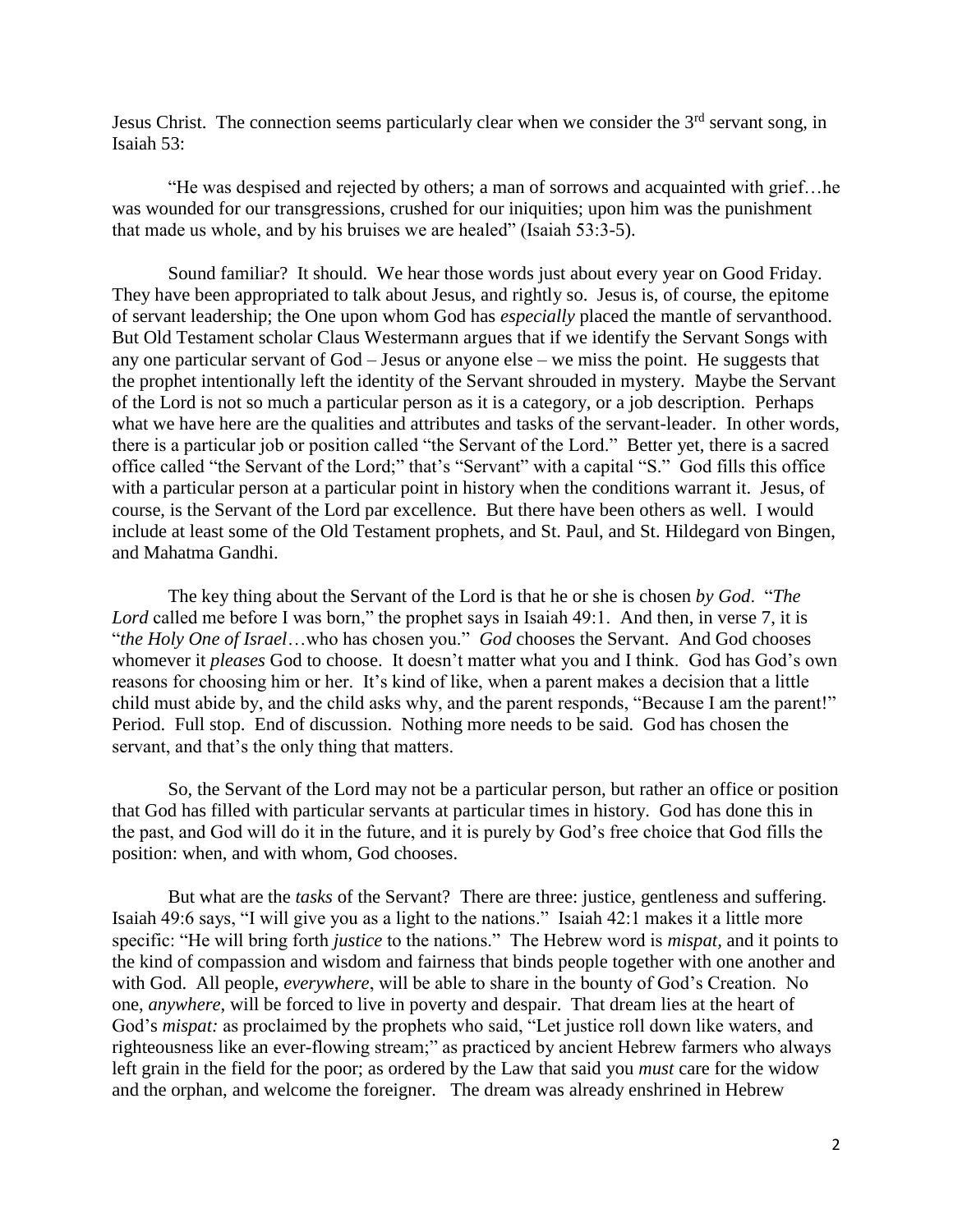tradition when God brought forth the job description for the Servant. A passion for *justice,* a resolve to bring forth *justice*, is above all else what the Lord requires of God's Servant. "What does the Lord require of me," asks the Prophet Micah, "but to seek *justice*, and love *kindness*, and walk *humbly* with God" (Micah 6:8).

To justice, add gentleness. The task of the Servant is to be *gentle* with all who are hurt and vulnerable. "A bruised reed he will not break," says the prophet, "and a dimly burning wick he will not quench" (42:3). The one who has already taken a major hit will not be hit again; the one who is already vulnerable will not be singled out for attack or ridicule or abandonment. One thinks of Jesus and the woman caught in adultery. Her reputation already destroyed, her conscience deeply bruised by what she has done, Jesus knows that she's suffered enough and sees to it that no one causes her any more harm. "Go, and sin no more," is all that he says. Such gentleness is a hallmark of the Servant of the Lord.

To justice and gentleness add…suffering. The Servant will endure suffering on behalf of others. When attacked, he will not cry out. And attacked he will be because – says Isaiah 49:7 – he will be "deeply despised, abhorred by the nations…" And again, from Isaiah 53, he will be "a man of suffering, and acquainted with grief." The Servant is not one who's trying to win a popularity contest, but one who is willing to bear the burdens of others, no matter how much pain and derision may come his or her way for doing so. It should not surprise us that so many of God's servants have become martyrs. St. Paul and Gandhi and – above all else, Jesus – bearing the burdens of others and being obedient, even to the point of death.

So the Servant of the Lord is a job description for one who is chosen by God; and the tasks of that servant-leader include justice, gentleness and suffering. But how do we apply this biblical wisdom today? Well, first of all, it is only in retrospect that we can say that a particular leader was the Servant of God. As scripture says, "By their fruits ye shall know them" (Mt. 7:20). It takes a while to assess those fruits; it takes a while to assess the accomplishments and failures of any leader. Among our presidents, the *only* one whom I would call the Servant of the Lord is Abraham Lincoln. He brought justice to the slave; he treated with gentleness nearly all with whom he came in contact; he was despised and he suffered and he was obedient unto death. The criticisms that were hurled at Lincoln in his life make the criticisms that were lobbed at President Obama look like a friendly badminton game. Yet Lincoln responded with good humor and gentle grace, and he stayed the course.

It is only in retrospect that we can identify God's Servant. I think we can now say – nearly 50 years after his death – that Dr. King was such a Servant. He was no saint, but he was a Servant: a gentle soul, who sought justice, and was despised, rejected and killed.

It is only in retrospect that we can identify God's servant. History, and the God of history, will pass judgment on President Obama, and Mr. Trump, and anyone else upon whom overly enthusiastic acolytes may be tempted to place the mantle of servanthood. *God* is the Judge. God *alone* is the Judge. *God* chooses the Servant, and it is only *well* after the fact that we should *dare* to make our *feeble* assessments of what, and through whom, God has or has not done.